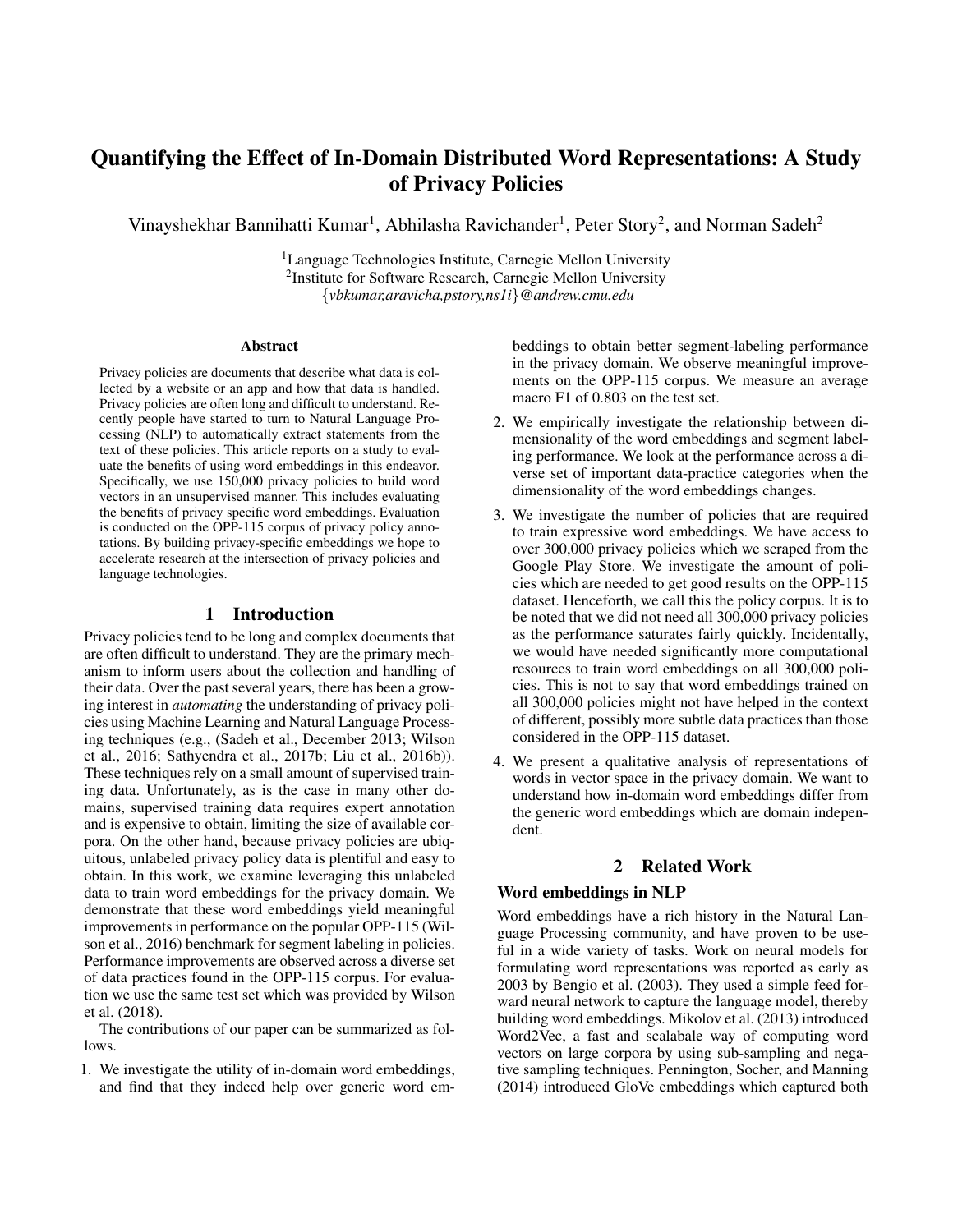the local context and the global context of sentences. Fast-Text (Bojanowski et al., 2016) is a way to train a model to use the sub-word information instead of considering words as discrete tokens. It thus captures local context and is robust to perturbations. Sub-word information helps us capture better local context, and thus we decide to use FastText for training our word embeddings.

## Word embeddings and privacy policies

Harkous et al. (2018a) have previously used FastText on privacy policies to get word embeddings. However, these embeddings are not publicly available, nor were ablation studies performed to determine their utility. In addition, they were used for question category identification, rather than segment labeling as in (Wilson et al., 2016). Wilson et al. (2016) have done a thorough job in creating the OPP-115 dataset and also creating good baselines for the same. In this work, we fill this gap by training word embeddings from 150,000 privacy policies and demonstrating their utility over generic word embeddings. We show that our neural models with the help of our privacy embeddings outperform previous benchmarks on the OPP-115 dataset. Liu et al. (2018) have tried using pre-trained word embeddings with deep models to classify the OPP-115 data. However, on classes with lower numbers of positive examples, their performance seems to drop. In order to address this issue and to be more consistent with common machine learning practices, we do two things. First, we train our in-domain word embeddings to check if we will get better results on these smaller population classes. Second, we split the data into 5 folds. We use 4 folds of data to train our machine learning model. We call this the train set. We used the other fold for fine tuning our model. We call this the dev set. We choose the hyperparameters of our model using the dev set. We evaluate our model on the test set which was mentioned earlier. This way of separating the dataset helps ensure that we are not fitting your model to get good performance on the test set and helps us to be more robust to unseen data. We report our average F1 on all the folds of the dev set along with standard deviation. We also report our average F1 on the test set for our best performing model. Sathyendra et al. (2017a) used Word2Vec and trained privacy specific embeddings for an extrinsic task of question-answering. However, the authors do not report evaluating the performance of word embeddings. In contrast, our goal in the work reported herein is to shed light on and quantify the benefits of word embeddings in the privacy policy domain.

# 3 Overall Approach

Figure 1 describes our approach to building the word embeddings and then using them to perform the segment classification task on the OPP-115 corpus. We give a brief description of each of the modules of our system.

# FastText

Fast text was introduced by Bojanowski et al. (2016). We leverage this algorithm to learn word embeddings for the words found in privacy policies scraped from the Google



Figure 1: High Level Architecture of our approach

Play Store. We then do transfer learning by using these embeddings in the context of website privacy policies. It should be noted that these two domains have some meaningful overlap, with many privacy policies written to jointly address data practices associated with both mobile apps and websites operated by the same entity.

## Embeddings Store

We store our learned embeddings for future access. We created separate word embedding stores for the different kinds of embeddings we built. We experimented with the dimensionality and the amount of data required to train good word embeddings. These results are discussed in the "Results and discussions" section.

# Text to Word Vector Converter

We have to convert the text representation of the OPP-115 corpus to real valued representation so that our neural models can start using them. But, if we have a large vocabulary it becomes difficult for networks to fit the data. So we restrict our vocabulary size to the top 50,000 words in the vocabulary. We also preprocess the data to convert all the words to lower case. We use all the pre-processing techniques used by Liu et al. (2018) to get privacy policy segments.

#### Neural Models

We try several neural architecture models. Following Faruqui et al. (2014) and Mikolov et al. (2013) we decided to use a simple feed-forward network by averaging these embeddings. We take the word vectors corresponding to every word in the segment and average them to form the input layer to our Multi Layer Perceptron. Not surprisingly, this model generally gives very good results on the OPP-115 dataset as it acts as a bag of words model. This also shows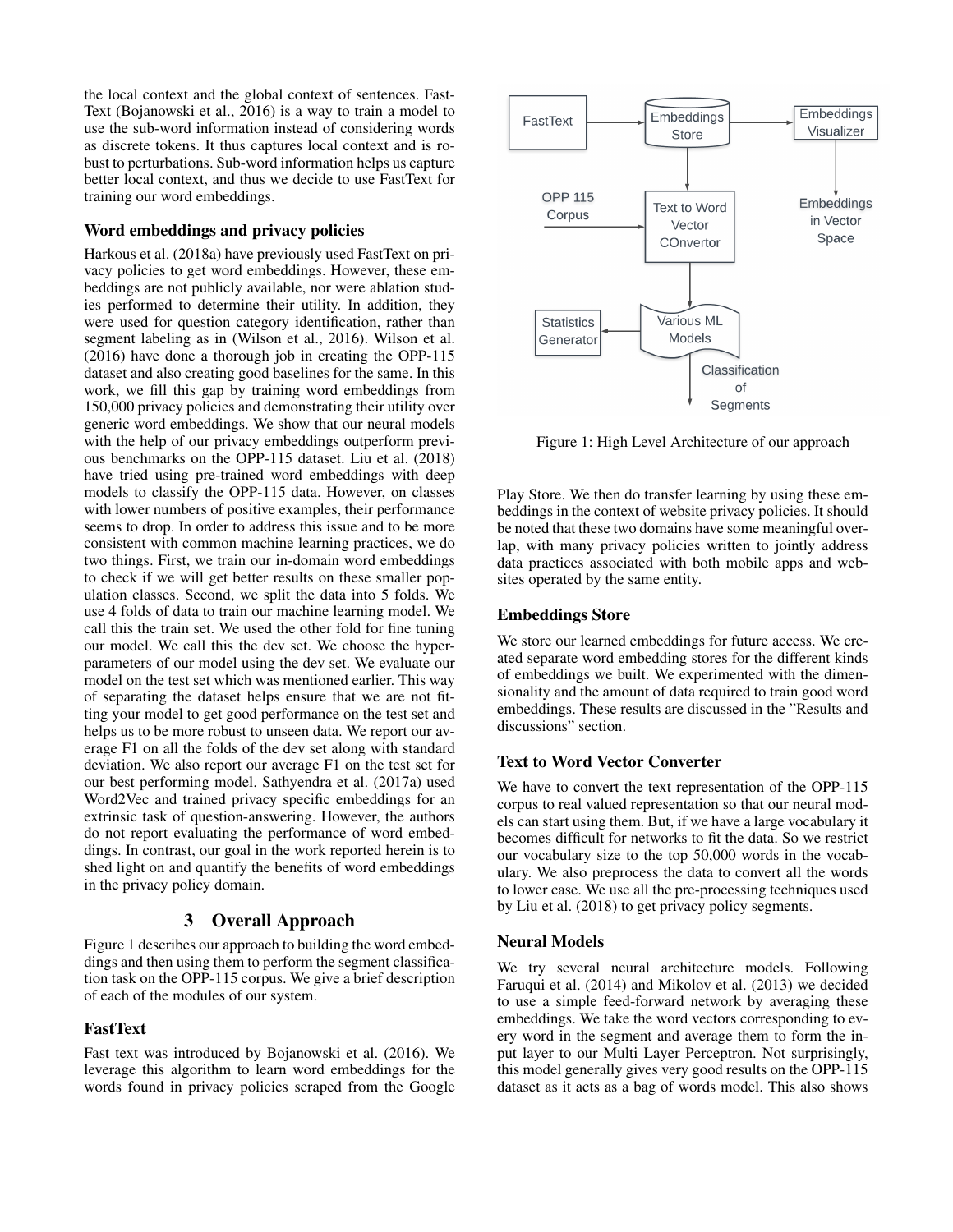that our word embeddings are of high quality. We also report on performance with deep convolutional models in the experiment section.

## Statistics Generator

OPP-115 (Wilson et al., 2016) is a small dataset and it is easy to get varying F1 scores on different runs of the neural network. The F1 score also varies when the fold of the data being tested on changes. In this paper, we want to set a standard when using this corpus. We take the view that one should report the mean F1 and standard deviation for each of the folds tested on. We used 5-fold validation. So this component of our system generated the statistics after training the network.

## Embeddings Visualizer

It is a well documented fact that words which appear in similar contexts must be close to each other in the vector space (Mikolov et al., 2013). Our word embeddings are of 300 dimensions. In order to visualize these embeddings we have to convert them to 2D vectors and plot them. We use Principal Component Analysis (PCA) in order to do this. We examine the word vectors on a 2D plot. We report on and discuss differences between the plots of generic embeddings like GloVe (Pennington, Socher, and Manning, 2014) and our in-domain word embeddings.

# 4 Distribution of data practices in the OPP-115 dataset

The OPP-115 data-set is a multi-label classification problem which has skewed counts on some of the classes. For a detailed understanding of these privacy policies we ask the reader to refer to: Wilson et al. (2016). We provide a distribution of the classes in Figure 2.

Some of the classes in this dataset have fairly low counts of positive examples, making it difficult for machine learning models to learn the classification. For instance, in previous publications, the authors had found it hard to identify segments associated with the "Data retention" class, as this class only has a few positive instances in the corpus (Wilson et al., 2016; Liu et al., 2018). In contrast, our results suggest that we are able to get significantly better F1 scores on these types of classes.



Figure 2: The counts of the number of positive examples in the OPP-115 data-set for each of the categories.

| Category                       | Avg F1 | <b>Std Dev</b> |
|--------------------------------|--------|----------------|
| First Party Collection/Use     | 0.783  | 0.02           |
| Third Party Sharing/Collection | 0.753  | 0.02           |
| <b>User Choice Control</b>     | 0.641  | 0.06           |
| Data Security                  | 0.795  | 0.02           |
| Intl and Specific Audiences    | 0.88   | 0.02           |
| Access, Edit and Delete        | 0.716  | 0.03           |
| Policy Change                  | 0.88   | 0.06           |
| Data Retention                 | 0.48   | 0.01           |
| Do Not Track                   | 0.949  | 0.06           |

Table 1: Logistic Regression model's result on the dev set across different data-practices in the OPP-115 corpus.

## 5 Experiments

We performed several experiments before arriving at our final word embeddings. Each of our experiment was run on five folds of data. We report the mean and standard deviation of the F1 scores for the validation set. We also report the macro F1 score.

## Logistic Regression

We used our word embeddings, averaged them and used that as the input to the logistic regression model. The results of the model are shown in Table 1.

We see that our baseline model has some improvement in performance over the results reported by Wilson et al. (2016). These results suggest that our word embeddings in the privacy domain yield important performance improvements. We get a macro F1 of 0.76 compared to macro F1 of 0.67 for the results reported in Wilson et al. (2016).

#### Feed-forward network

Feed-forward neural networks are powerful machine learning models which perform really well on classification tasks. We used a feed-forward neural network as shown in Figure 3. The input layer to this network was the averaged embeddings of all the words in the sentence.

More formally, given a list of words as a segment, we perform the following:

$$
wordVectors = getWordVectors(w_1, w_2, w_3...w_n)
$$

averageEmbeddings =  $\sum_{i \in n} vector_i / n$ 

Here  $w_1, w_2...w_n$  are the words of a sentence. We convert these text of words into their vector representation to get vector<sup>i</sup> . We then average these vectors to get *averageEmbeddings* .

These average embeddings were then used as the input layer to a two layer network. Each layer of the network had 64 Rectified Linear Unit (Relu) (Nair and Hinton, 2010) units. It is very easy to overfit on the training data as the size of the OPP-115 corpus is not too big. In order to circumvent this issue, we use dropouts (Srivastava et al., 2014), with a drop rate of 0.3 in the first layer and 0.2 in the second layer. In the final layer we used a softmax to predict if the segment belonged to a certain class or not. Henceforth, we call this model CBOW(Continuous Bag Of Words). The network architecture is shown in Figure 3: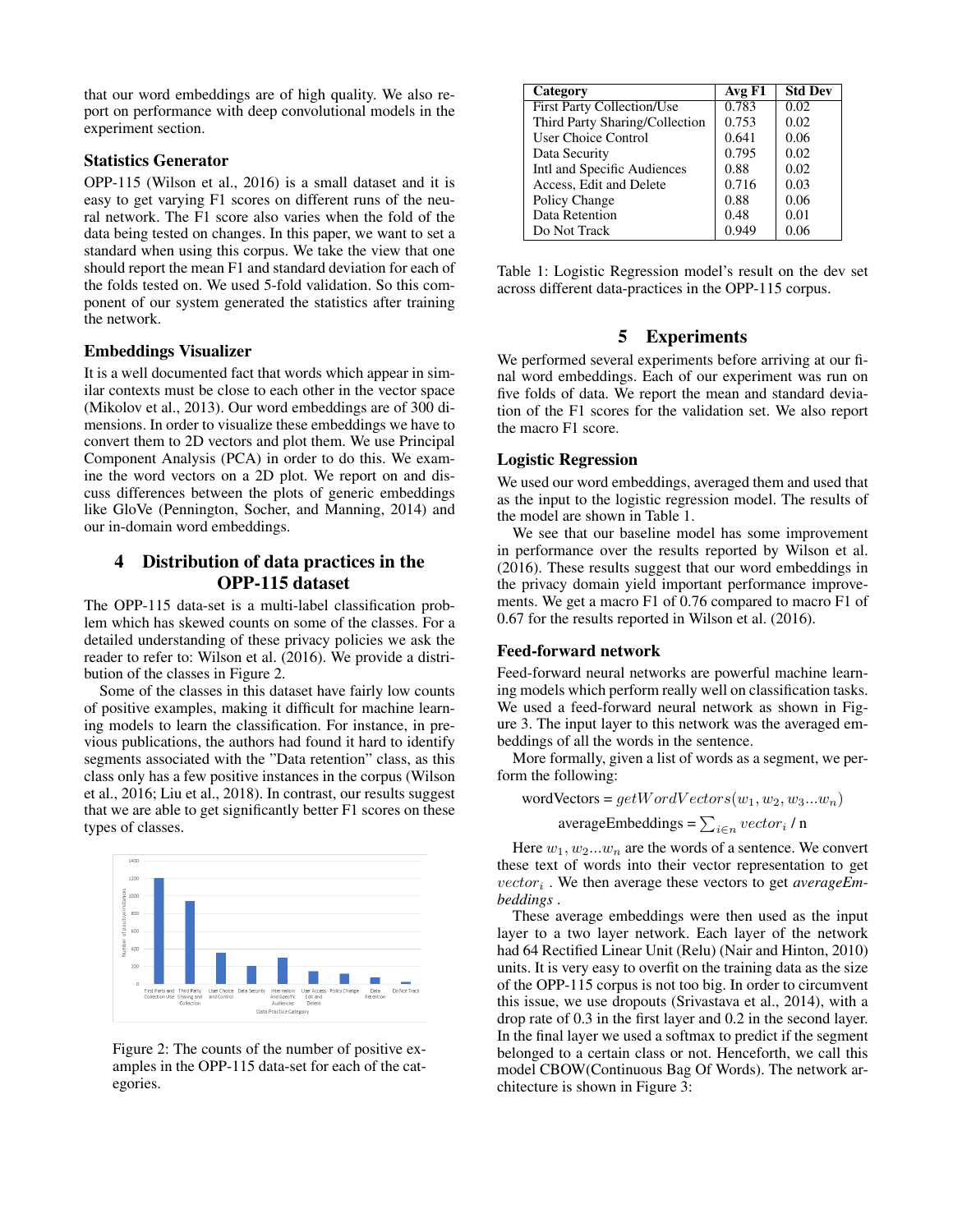

Figure 3: Neural models which gave the best performance

| Category                          | Avg F1 | <b>Std Dev</b> | Test-F1 |
|-----------------------------------|--------|----------------|---------|
| <b>First Party Collection/Use</b> | 0.814  | 0.01           | 0.801   |
| Third Party Sharing/Collection    | 0.791  | 0.02           | 0.79    |
| <b>User Choice Control</b>        | 0.692  | 0.07           | 0.712   |
| Data Security                     | 0.838  | 0.01           | 0.837   |
| Intl and Specific Audiences       | 0.898  | 0.03           | 0.871   |
| Access, Edit and Delete           | 0.757  | 0.04           | 0.823   |
| Policy Change                     | 0.917  | 0.08           | 0.875   |
| Data Retention                    | 0.55   | 0.05           | 0.58    |
| Do Not Track                      | 0.949  | 0.07           | 0.941   |

Table 2: Feed-forward Network's result on the dev and test set across different data-practices in the OPP-115 corpus.

This approach of text classification is generally considered to be a strong baseline by the NLP community (e.g., Faruqui et al. (2014) and Mikolov et al. (2013)).

Our CBOW Model gave us the best results. We report our accuracies in Table 2. It can be seen that our results are the state of the art on this dataset. Harkous et al. (2018b) show a higher F1 than ours. But these results are reported on a small set of user queries which by their nature are different from the segment classification task described in Wilson et al. (2016).

We compare our results with the F1 score of Wilson et al. (2016) and Liu et al. (2018).

We get a macro F1 of 0.803 when compared to their macro F1 of 0.667 on the classes which we have chosen to evaluate our model. We also compare our results with Liu et al. (2016a). We see that we get better results than Liu et al. (2018) on the average F1 score. The difference is significant when we use a neural model for classification on classes with lower number of positive examples. We made consistent observation with Liu et al. (2018) when using GloVe vectors. We found it hard to predict classes with lower counts of positive examples. However, our in-domain word embeddings help circumvent this issue by providing meaningful improvement in results. We get a macro F1 of 0.58 on this class. This further suggests that in-domain word embeddings are needed to get improvement in results.

| Category                          | Avg F1 | <b>Std Dev</b> |
|-----------------------------------|--------|----------------|
| <b>First Party Collection/Use</b> | 0.81   | 0.03           |
| Third Party Sharing/Collection    | 0.767  | 0.04           |
| <b>User Choice Control</b>        | 0.656  | 0.09           |
| Data Security                     | 0.75   | 0.06           |
| Intl and Specific Audiences       | 0.85   | 0.05           |
| Access, Edit and Delete           | 0.658  | 0.04           |
| Policy Change                     | 0.872  | 0.04           |
| Data Retention                    | 0.378  | 0.05           |
| Do Not Track                      | 0.90   | 0.1            |

Table 3: Deep convolutional model's result on the dev set across different data-practices in the OPP-115 corpus.

#### Deep Convolutional Model

We also tried deep convolutional models by convolving over the word embeddings. We used two sets of convolutional layers , with 200 filters each, but with strides of 3 and 5. We used Relu non-linearity and Maxpooling operation before being fed to the next set of these CONV-RELU-MaxPool Layers. The detailed architecture for our model is shown in Figure 4.

Although this model generally does better over the baselines described by Wilson et al. (2016), in some of the categories, it fails to capture the meaning when the number of positive examples are very small. The average macro F1 for this task was 0.74.

The results of our convolutional model is shown in Table 3. It can be seen that our model is very close to the CBOW model, but does not outperform it as the number of training examples is fairly low in the OPP-115 corpus. The simple feed forward network is able to capture the relationship better as the number of parameters in this model is orders of magnitude lower than in the deeper model. This is consistent with the general observation that as the model parameters increase, one needs more data to get better results.



Figure 4: Deep conv model for segment classification

# 6 Deep Contextualized Word Embeddings

We also explored the use of contextualized word embeddings, using BERT (Devlin et al., 2018), which at the time of writing is generally considered the state of the art model for such embeddings. We follow Devlin et al.'s recommendation and only train the model for 3 epochs.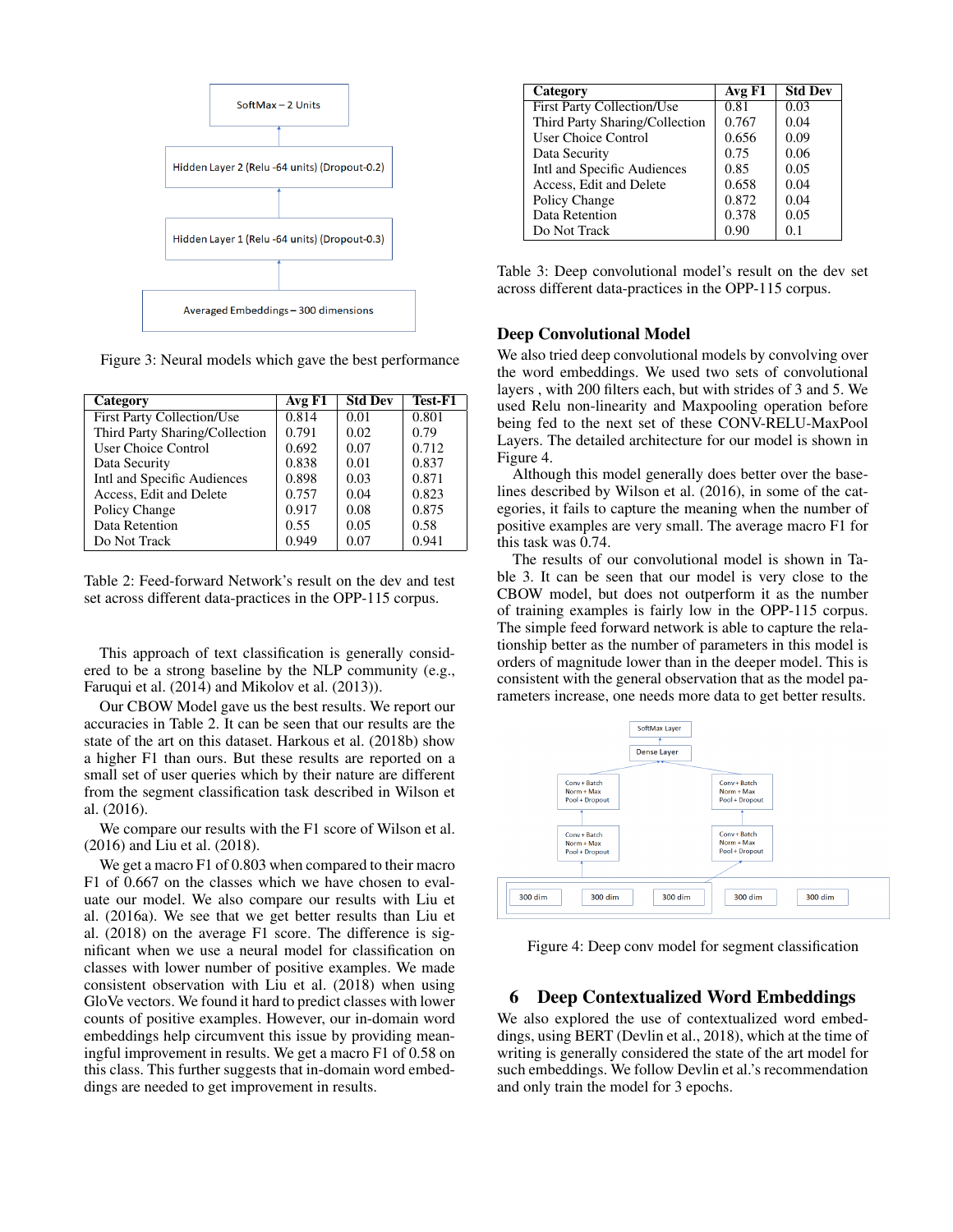| Category                          | F1   |
|-----------------------------------|------|
| <b>First Party Collection/Use</b> | 0.86 |
| Third Party Sharing/Collection    | 0.83 |
| <b>User Choice Control</b>        | 0.74 |
| Data Security                     | 0.78 |
| Intl and Specific Audiences       | 0.87 |
| Access, Edit and Delete           | 0.8  |
| Policy Change                     | 0.83 |
| Data Retention                    | 0.36 |
| Do Not Track                      | 0.89 |

Table 4: BERT model's test set results across different datapractices in the OPP-115 corpus.

From Table 4 we see that we get good results on classes that have a higher number of positive instances. BERT does not do as well on classes with a lower number of positive instances. This is consistent with the observations across a lot of NLP tasks such as Question Answering or Natural Language Inference, where authors have reported significantly better results when BERT was used for classification tasks. It is to be noted that we don't do any hyper-parameter tuning with BERT, we just take an off-the-shelf model and train on the OPP-115 corpus for 3 epochs.

#### 7 Results and Discussions

In this section we try and answer research questions that are at the intersection of privacy policies and language technologies.

#### Do in-domain word embeddings help?

In this section we compare our non contextualized word embeddings to the non contextualized generic word embeddings. We believe it is not fair to compare our word embeddings to BERT, because BERT is not an embedding, but more of a language model to represent sentences. Here we focus on evaluating the benefits of non-contextualized indomain word embeddings over non-contextualized generic word embeddings. We use GloVe embeddings (Pennington, Socher, and Manning, 2014) as our generic embeddings. We observe from tables 2, 3, 4 and 5 that our in-domain embeddings perform better than GloVe in both models. This comparison intentionally ignores the performance of BERT, as BERT is a contextualized embedding that represent sentences rather than words.

It is also worth noting that the standard deviation of F1 scores is higher for practices with lower numbers of positive examples. In this paper, we have report average F1 scores across the different validation folds, along with their standard deviations. This is to capture the variability of the F1 score, as one might observe when looking at unseen data.

## What should be the dimensionality of privacy embeddings?

We checked the performance of both the GloVe and our indomain embeddings with different settings of the embeddings size (100 and 300). As can be seen, the 300 dimensional embeddings performed better than the 100 dimen-

| Category                          | Avg F1 | <b>Std Dev</b> |
|-----------------------------------|--------|----------------|
| <b>First Party Collection/Use</b> | 0.772  | 0.02           |
| Third Party Sharing/Collection    | 0.742  | 0.01           |
| User Choice Control               | 0.62   | 0.07           |
| Data Security                     | 0.82   | 0.03           |
| Intl and Specific Audiences       | 0.832  | 0.04           |
| Access, Edit and Delete           | 0.721  | 0.04           |
| Policy Change                     | 0.897  | 0.07           |
| Data Retention                    | 0.32   | 0.08           |
| Do Not Track                      | 0.926  | 0.06           |

Table 5: F1 score across various categories of the OPP-115 data with CBOW and GloVe Embeddings

| Category                          | Avg F1 | <b>Std Dev</b> |
|-----------------------------------|--------|----------------|
| <b>First Party Collection/Use</b> | 0.795  | 0.02           |
| Third Party Sharing/Collection    | 0.726  | 0.01           |
| <b>User Choice Control</b>        | 0.606  | 0.07           |
| Data Security                     | 0.744  | 0.05           |
| Intl and Specific Audiences       | 0.791  | 0.04           |
| Access, Edit and Delete           | 0.662  | 0.04           |
| Policy Change                     | 0.828  | 0.04           |
| Data Retention                    | 0.286  | 0.08           |
| Do Not Track                      | 0.85   | 0.22           |

Table 6: F1 score across various categories of the OPP-115 data with Deep convolutional model and GloVe embeddings.

| Category                          | GloVe-100 | FT-100 | <b>GloVe-300</b> | <b>FT-300</b> |
|-----------------------------------|-----------|--------|------------------|---------------|
| <b>First Party Collection/Use</b> | 0.725     | 0.801  | 0.772            | 0.814         |
| Third Party Sharing/Collection    | 0.69      | 0.776  | 0.742            | 0.791         |
| <b>User Choice Control</b>        | 0.528     | 0.68   | 0.620            | 0.692         |
| Data Security                     | 0.76      | 0.82   | 0.823            | 0.838         |
| Intl and Specific Audiences       | 0.80      | 0.88   | 0.832            | 0.898         |
| Access, Edit and Delete           | 0.61      | 0.76   | 0.721            | 0.757         |
| Policy Change                     | 0.883     | 0.915  | 0.897            | 0.917         |
| Data Retention                    | 0         | 0.51   | 0.32             | 0.55          |
| Do Not Track                      | 0.909     | 0.97   | 0.926            | 0.949         |

Table 7: F1 score across various categories of the OPP-115 using the CBOW Model and different dimensional vectors.

sional embeddings. The results of this experiment is provided in Table 7.

From Table 7, it can be observed that the higher dimensional embeddings tend to give better results over their lower dimensional counterparts. The higher order dimension takes longer to train, but since it has more dimensions it can capture relationships between words in a more expressive fashion.

Performance for different values of the embeddings are shown in from Table 7. Results presented in earlier tables are for 300 dimensional embeddings, as these embeddings performed than the 100 dimensional ones.

#### Training Data vs. F1 score

We now turn our attention to trying to answer the question of how many privacy policies are needed to get good embeddings for the OPP-115 dataset classification task. For this,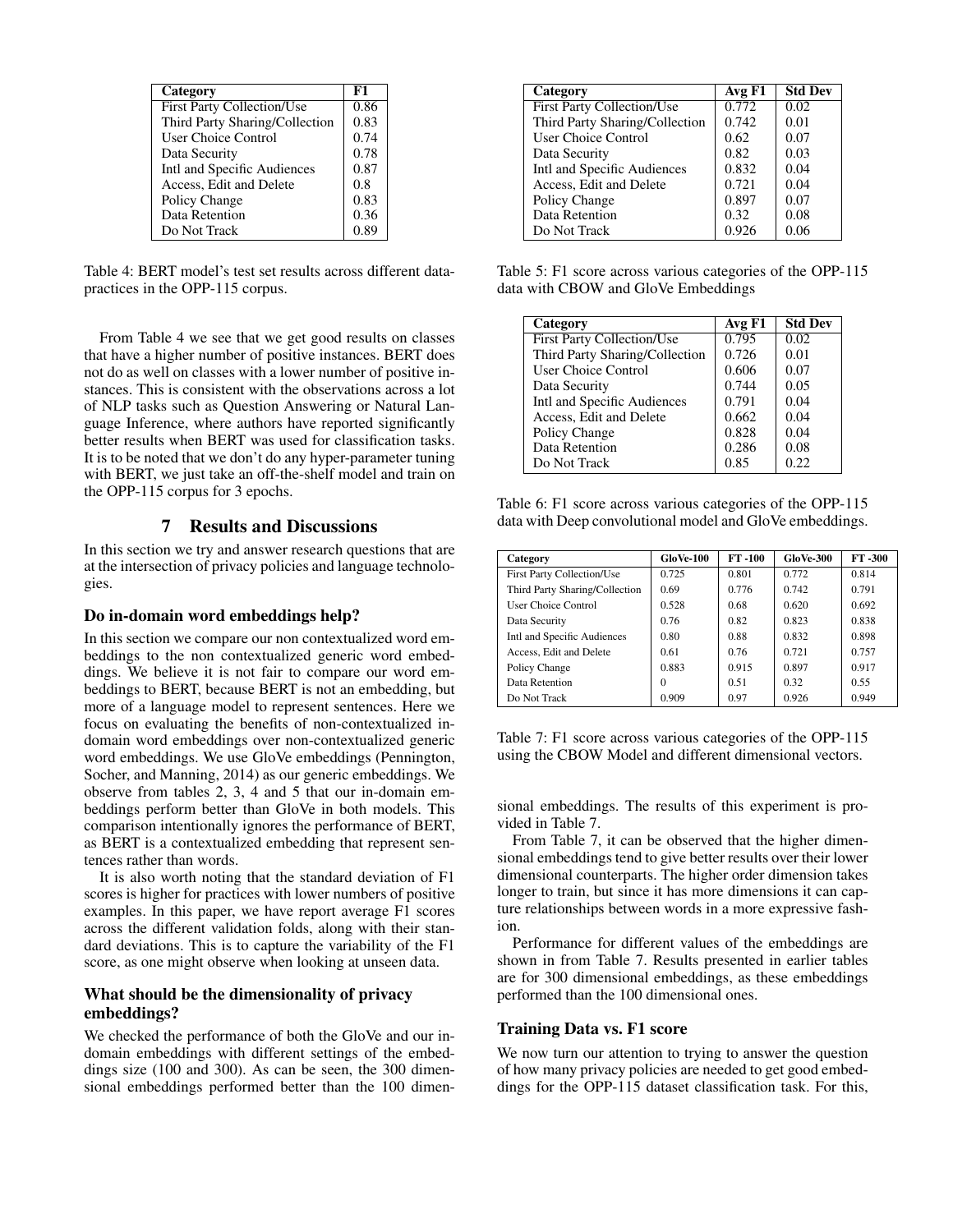

Figure 5: GloVe Word Vectors Visualization. Please note that the scale of the image is bigger than the one for FastText. Embeddings for words such as (first or third) "party" and "privacy", which are closely related in the privacy domain, appear as fairly distant with GloVe.

we trained 100 dimensional FastText embeddings using different numbers of privacy policies and looked at the F1 score across various categories.



Figure 6: A scatter plot of number of privacy policies used while training word embeddings and the F1 score it achieved in the downstream task.

We observe from figure 7 that there is a plateau in the average F1 score which can be obtained after 20,000 policies. It is also interesting to note that classes which have higher positive examples in this dataset, tend to plateau quicker than the ones which have lower numbers of positive examples. For example, the "First Party Collection and Use" class has a lot more positive examples than the "Data Retention" class. We can see in figure 7 that the "Data Retention" class also takes a lot more time than the'First Party Collection and Use" to reach the maximum F1 observed using our model.

## How do the embeddings look?

After training word embeddings we would want to visualize a how the embeddings look like in the high dimensional vector space. For this, we take the 300 dimensional embeddings which we trained using our policy corpus and project them onto a 2D space using Principal Component Analysis (PCA). We compare the result of this projection with GloVe to see if our domain-specific model captures domain semantics better than GloVe.



Figure 7: Fast Text Word Vectors visualization. The words "privacy" and "party" have almost overlapped and words such as "track", "cookies" and "browser" are also closer to one another.

It can be observed in Figure 7 that the privacy related terms are very closely clustered. In Figure 5 we see that there is no special semantics for privacy related words. The terms "food" and "party" are closely related, as that is the more common case outside of the domain of privacy policies. But in the Figure 7 "party" is more closely associated with "privacy" because of the privacy domain-specific concept of "third-party collection." The terms "cookies," "track," and "browser" are three words that commonly appear together in privacy policies. We observe that these words are closely related in our in-domain vector space. It can also be observed that the terms "data" and "collection" are closer to each other in our in-domain vector space when compared to the more general vector space of GloVe. This is because privacy policies talk about users' data collection most of the time.

While anecdotal, these observations suggest that the improvement in performance resulting from the use of indomain embeddings can be attributed to these embeddings being able to better capture unique syntactic and semantic features of privacy policies.

## 8 Conclusion

In this paper we presented distributed word vector representations for privacy policies. We showed that in-domain embeddings can yield performance improvements on privacy